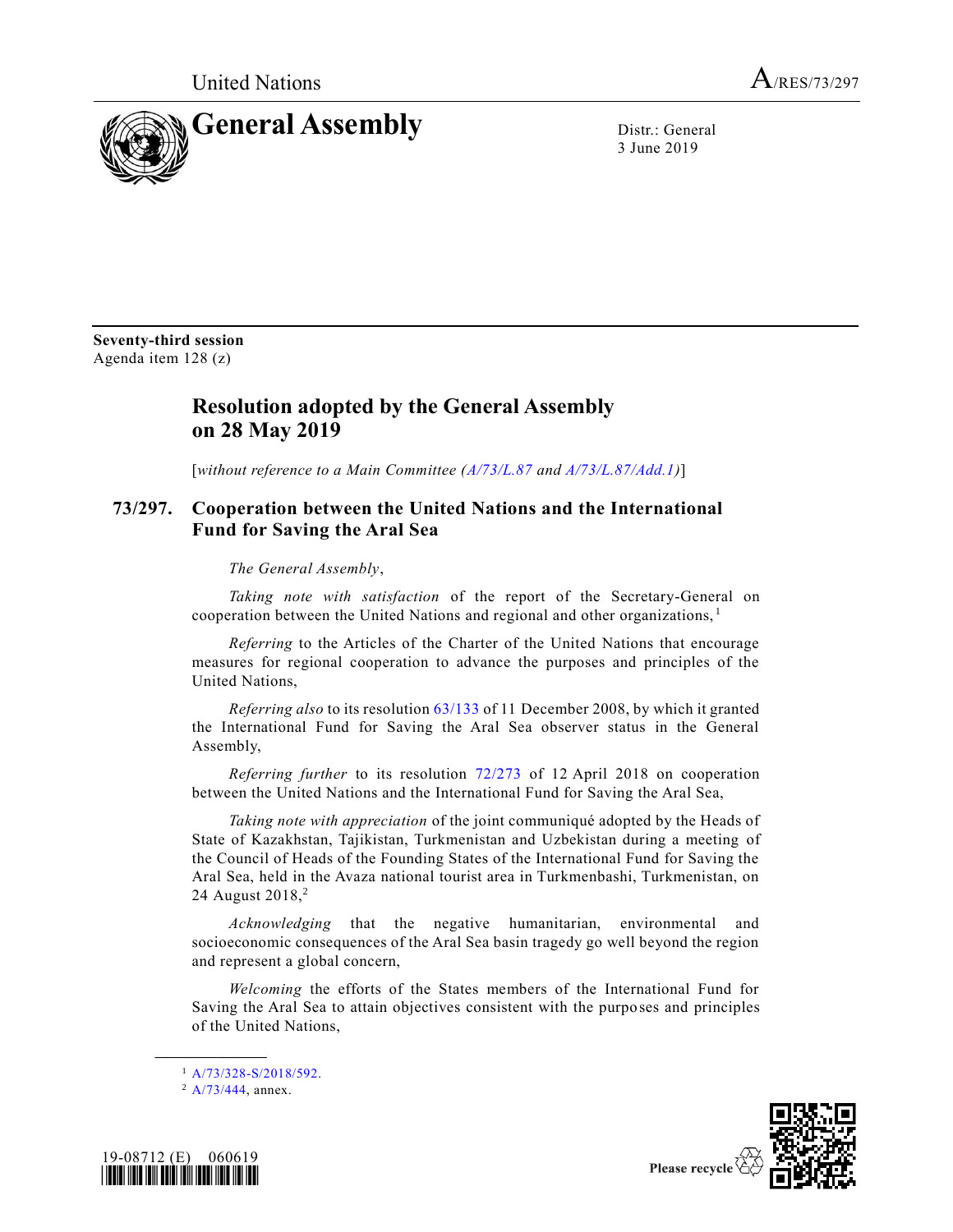*Noting* the creation of the multi-partner human security trust fund for the Aral Sea region under the auspices of the United Nations, which aims to overcome the negative circumstances of the ecological catastrophe in the Aral Sea region and implement projects to improve the socioeconomic situation in the region,

*Convinced* that the activities of the International Fund for Saving the Aral Sea and its bodies should take into account the interests and needs of all the countries of Central Asia,

*Reaffirming* that achieving international cooperation in solving international problems of an economic, social or humanitarian nature is one of the purposes of the United Nations,

*Referring* to the relevant resolutions of the Security Council, including resolution 1631 [\(2005\)](https://undocs.org/en/S/RES/1631%20(2005)) of 17 October 2005, as well as statements by the President of the Council in which the Council emphasized the importance of developing effective partnerships between the United Nations and regional and subregional organizations, in accordance with the Charter,

*Welcoming* the commitment of the International Fund for Saving the Aral Sea to intensifying and deepening its cooperation with the agencies, programmes and funds of the United Nations system,

*Referring* to its resolution [72/279](https://undocs.org/en/A/RES/72/279) of 31 May 2018 on the repositioning of the United Nations development system in the context of the quadrennial comprehensive policy review of operational activities for development of the United Nations system, and calling for more effective cooperation between Central Asian States and United Nations agencies in support of the implementation of the 2030 Agenda for Sustainable Development,<sup>3</sup>

*Convinced* that strengthening cooperation between the United Nations and the International Fund for Saving the Aral Sea will advance the purposes and principles of the United Nations,

1. *Notes* the need for further improvement of the activities of the International Fund for Saving the Aral Sea to strengthen regional cooperation in such areas as social and economic development; environmental protection and response to natural disasters; water resources management; adaptation to climate change and mitigation of its consequences; exchange of information; science and innovation; and other related areas;

2. *Also notes* the importance of strengthening cooperation and coordination between the United Nations system and the International Fund for Saving the Aral Sea, and invites the Secretary-General to hold for that purpose regular consultations with the Chair of the Executive Committee of the International Fund, making use of appropriate inter-agency forums and formats, including consultations between the Secretary-General and the heads of regional organizations;

3. *Further notes* the proposal on the need to consider the possibility of developing a United Nations special programme for the Aral Sea basin and in this regard to hold consultations in 2019 with the Executive Committee of the International Fund for Saving the Aral Sea, Member States and relevant United Nations agencies;

**\_\_\_\_\_\_\_\_\_\_\_\_\_\_\_\_\_\_**

 $3$  Resolution  $70/1$ .